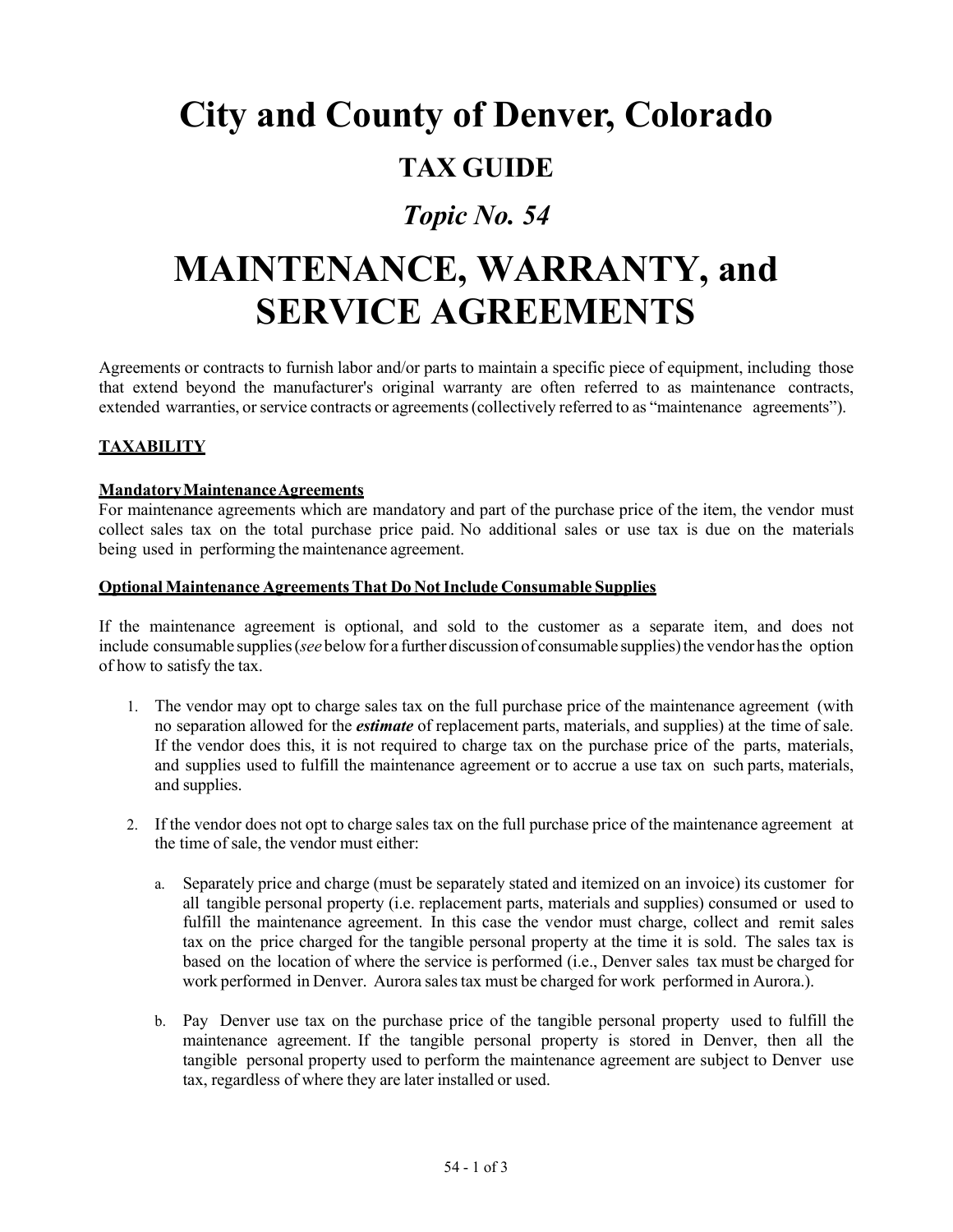#### **OptionalMaintenance AgreementsthatInclude Consumable Supplies**

If the optional maintenance agreement *includes* consumable supplies as part of the overall price of the maintenance agreement the vendor must charge Denver sales tax on the full purchase price of the maintenance agreement. Examples of consumable supplies include, but are not limited to, paper, toner, staples, motor oil, oil filters, antifreeze, and window washer fluid (these types of supplies are typically consumed as part of the operation of the equipment).

#### **EXAMPLES**

- 1. A vendor of home appliances has a repair facility in connection with its retail business. At the time of the sale, the vendor offers an extended maintenance contract beyond the manufacturer's warranty. The agreement covers parts and labor. An annual charge is made to keep the agreement in force. At the time of performing repairs, there is no charge to the customer. The vendor is responsible to report and pay use tax based on the cost of the parts and materials used to perform the service. Any withdrawals from the retail inventory of parts stored within Denver used to fulfill these maintenance contracts are subject to use tax, whether used in or out of Denver.
- 2. A vendor/repair facility which represents several manufacturers of copier equipment offers a preventive maintenance program for the copiers. This program includes periodic inspection, cleaning, and adjusting of the copiers. If any parts are needed, a separate charge is made. The vendor/ repair facility must collect and remit salestax on the sale ofthe parts. There is no tax on the charge forthe maintenance program.
- 3. A manufacturer of computer systems enters into a leasing agreement with its customer. A maintenance contract is required as part of the lease agreement. This mandatory charge is considered part of the lease payment and is subject to sales/use tax.
- 4. An automobile dealer offers an extended warranty on new vehicles sold which includes the right to oil and filter changes at their Denver shop every 5,000 miles for the first 7 years or 70,000 miles. The actual purchase price of the oil and filters is never separately stated. Even though this is an optional extended warranty, the full warranty charge would be subject to sales tax since a future sale of oil and filters (consumable supplies that are not separately stated and taxed) is being made. Even if the customer never takes advantage of the free oil and filter changes, the customer, at the time of purchase, has the right to obtain the future oil and filter changes, so the warranty is taxable. Since the performance of the sale/service is to be performed in Denver, Denver tax would be due even though a specific vehicle may be properly registered outside of Denver.
- 5. An office equipment retailer offers an optional variable-rate maintenance agreement on its copy machines. The retailer charges a "click charge" (a charge per each copy made) that covers basic maintenance, repairs, and toner. Since the maintenance agreement does provide a consumable supply (that is not separately stated and charged and taxed) the full "click charge" amount would be taxable when charged to the customer.
- 6. An office equipment retailer offers an optional maintenance agreement on equipment that covers basic maintenance and repairs, but does not include any consumable supplies. Typically, the transaction would not be subject to sales tax and, instead, the retailer would owe use tax on the cost of parts, materials, and supplies (if not charged separately to the customer) stored or consumed to perform any repairs. However, the retailer instead chooses to charge sales tax on the full price of the optional maintenance agreement, and, as a result, any parts, materials, and supplies not charged separately to the customer on any repairs made would not be subject to use tax, as the tax on these items has already been satisfied. Any parts, materials, and supplies separately charged to the customer over and above the maintenance agreement would continue to be subject to sales tax.